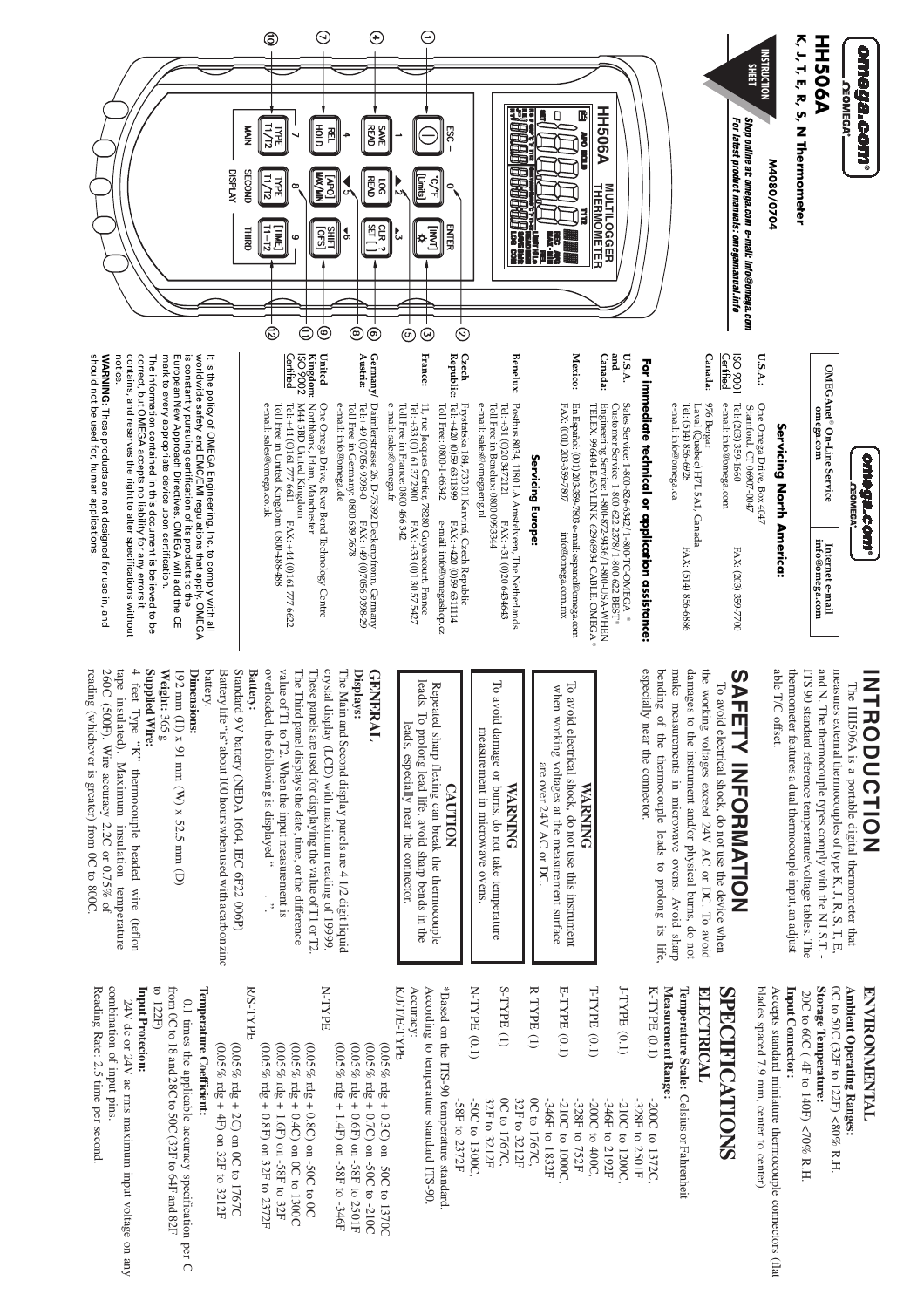### 1. Sockets of thermocouples T1 TopSide:

2. Sockets of thermocouples T2



# **OPERATING INSTRUCTIONS**

### **Operational Mode**

There are three operation modes-Normal, Shift, and

#### Normal Mode: Setup Mode.

This is the default mode; the operating functions for the normal mode are printed on the top of each button in white.

#### **Shift Mode:**

The operating functions for the shift mode are printed<br>in yellow on the buttons. While in the normal mode, to normal mode, press the SHIFT button. lower righthand corner of the display panel, the word push the SHIFT button to switch to shift mode. At the "Shift" is displayed to indicate shift mode. To switch back

### Setup Mode:

the indicator "SET" is shown on the left side of the display the SET[] button in normal mode to switch to setup mode, in between two bracket signs "[]" on each button. Press panel. To switch back to normal mode, press the SET[] button The operating functions for the setup mode are printed

### Normal Mode:

mode. The following functions can only be used in the norma

## $(1)$   $\hspace{-.08cm}$   $\hspace{-.08cm}$   $\hspace{-.08cm}$   $\hspace{-.08cm}$  Dower Button

entering data set mode, the power off function is disabled The " $\mathbb O$ " button turns the thermometer on or off. When

# (2)"Limits" Button (only main display)

to limits function in the setup mode. ment exceeds a specified limit. To set the limit values, refer The limits function will alert the user when a measure-

> temperature at °F, the reading counts should be times 10.  $(ex: 2100°F means 21000 counts)$ In Limits function, on K or J Type, and with the scale of and the thermometer will beep in a continuous frequency lower then the Lo limit, the word "Lo" will be displayed in an interval frequency. If the value of the main display is word "Hi" will be displayed and the thermometer will beep word "TIMIT" should be displayed on the LCD. When the value of the main display exceeds the Hi limit, the Press the [Limits] button to activate the limits function; the

### (3)"特"buton

To exit the Limits function, press the [Limits] button

LCD. The backlight function is represented by this button " $\mathbf{\hat{w}}$ "<br>Pressing the button will turn the backlight on or off in the

## (4) "SAVE/READ" button

will retrieve the next ten saved data. Pressing the overlay next saved data. Pressing the larger arrow " $\blacktriangle$ " or " $\blacktriangledown$ " overlay "SECOND" button until the "#" sign is displayed on Save function in the Shift mode, it is used for reading saved data. Pressing the smaller arrow " $\blacktriangle$ " or " $\blacktriangledown$ " retrieves the buttons on the overlay are used for scrolling through the saved the second display panel. The location of the read pointer LCD. To navigate around the Saved Data table, press the function; the word "READ" should be displayed on the "ESC" button deactivates the read data function. within the Saved Data table will be displayed. The arrow Press the SAVE/READ button to activate the Read Data data. The Save function can be activated in Shift mode The Read Data function works in conjunction with the

## uothpd:dVBH/DOT,,(S)

should be displayed on the LCD. Press the overlay SEC. button to activate the read log function; the word "READ" can be activated in the shift mode. Press the LOG/READ OND button to rotate through following display menus: function, it is used for reading the log data. The log function  $T1$ ,  $T2$ , GRP, and  $#$ . The Log/Read function works in conjunction with the log

a selected group. The arrow buttons on the overlay are used T1 and T2: Displays the T1 or T2 saved value GRP appears in the second display panel, and then select data and groups, press the overlay SECOND button till the group using the arrows, then press the SECOND button group. Press the larger arrows " $\sum$ " or " $\blacktriangledown$ " to retrieve arrows " $\blacktriangleright$ " or " $\blacktriangleright$ " to retrieve the next log data or for scrolling through the data and groups. Press the smaller GRP: Displays the current group number. "ESC" button deactivates the read data function. the arrows to scroll through the data. Pressing the overlay pointer in the selected group will be displayed, and then use again till the "#" sign is displayed. The location of the read the next ten log data or groups. To navigate around the log  $#$ : Displays the current location of the read pointer within

## (7) HOLD mode (only main display)

automatically resume measurements. button again cancels the function, and the instrument will "HOLD" is displayed on the LCD. Pressing the HOLD activate the data hold mode, press the HOLD button, and the present readings and stops all further measurements. To When HOLD mode is selected, the thermometer holds

## display) (8) MIN/MAX with time record mode (only main

a tone when a new minimum or maximum measurement is to enter the MIN/MAX recording mode. The beeper emits recorded. Press the MIN/MAX button again to rotate the differences of MAX to MIN. Press MIN/MAX button through the current readings: value recorded, and it calculates the average reading, and The MIN/MAX function records the highest and lowest

MAX: The highest measurement recorded

MIN: The lowest measurement recorded. MAX-MIN: The difference of the highest and the lowes measurement

(Previously recorded readings are not erased). Press HOLD HOLD button will stop the recording and measurements works in conjunction with the hold function, pressing the disabled. REL, SET, Hi/Lo Limits, TYPE, T1/T2 buttons are also The Automatic Power Off function, and the power, C/F, MIN/MAX function can only be cancelled by pressing and prevent accidental loss of MIN, MAX and AVG data, the button again to resume recording and measurements. To holding down the MIN MAX key for more than 2 seconds AVG: The average values of the measurements. This mode

## (10) "TIT2" button (main display)

display that was last in use. for the main display panel, T1 thermocouple or T2 the two inputs. When meter is turned on, it is set to the thermocouple. Press the T1/T2 button to switch between The input selection button [T1/T2] selects the input

## (11)"TIT2" button (SECOND display)

couple. Press the T1/T2 button to switch between the two the second display panel, T1 thermocouple or T2 thermowas last in use. inputs. When meter is turned on, it is set to the display that The input selection button [T1/T2] selects the input for

# (12)"T1-T2/TIME" button (THIRD display)

couples (T1-T2) for the third display panel. Press the T1/ turned on, it is set to the display that was last in use. T2 button to switch the display options. When meter is time and date, or the differential between the two thermo-The input selection button [T1/T2] selects the system

## **SHIFT MODE**

The following functions can only be used in the shift mode

### uonnq, (Jb, (7)

temperature scale that was last in use (F). When the thermometer is turned on, it is set to the readings can be displayed in Celsius (C) or Fahrenheit Press the C/F button to select the temperature scale,

### uonnq, (HAVS, (t)

be read using the read function in the normal mode. The build in memory can store up to 128 data. The data can The word SAVE is displayed to indicate the data are saved memory. Press the SAVE button to save the current data The save function stores the T1, T2 data in nonvolatile

### uonnq (5)OT, (5)

data. A maximum of 1024 data can be saved in one log storing the log data, and each group uses 64 data slots. If played on the LCD. There are 16 groups that are used for set up mode. Press the LOG button to activate the log be set using the interval time setup function [INVT] in the according to a specified time interval. The time interval can function session. Pressing the LOG button again to exit the data log will automatically use the next group to store the following the current log session exceeds 64 data, the log function function; the indicator "LOG" and "MEM" will be dis-The data log function continuously records the dat

### uonnq (d NTO, (9)

or "ESC" button to exit this function of LCD will blink. Pressing "ENTER" button printed on the overlay in white word to clear all saved and logged data "MEM" is displayed and the "CLR" word on upper-right memory. When the CLR button is pressed, indicato The CLR function clears all the saved and logged data in

## (7) "REL" button (only main display)

the relative value compared to the reference value. right part of the LCD. The next measurement will display reference value, and the "REL" should be displayed on the deactivate the relative value measurement function. Press "REL" button again to clear the reference value and "REL" button to store the current measurement as the saved reference value with other measurements. Press the The relative value function can be used for comparing the

### $\text{map}_{\text{def}}[\text{OdV}], (8)$

the Power button to resume operation (Auto power off) is enabled, it will automatically turn the shown at the upper lefthand panel of the LCD. When APO function on or off. In this function, the indicator "APO" is the set time (the default time for APO is 5 minutes). Press thermometer off if the key switch is inactivated according to Press the [APO] button to trigger "Auto power off"